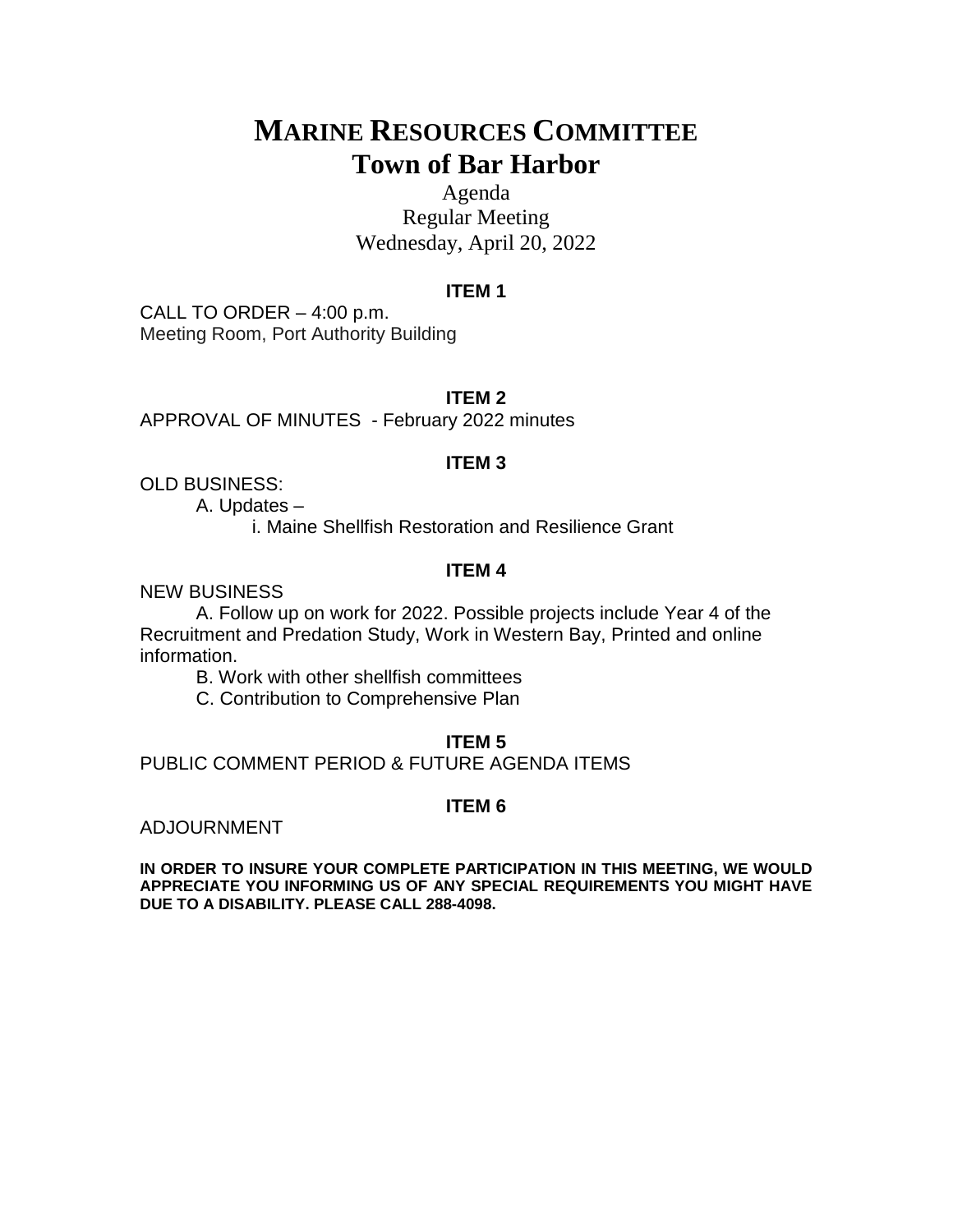# **MARINE RESOURCES COMMITTEE Town of Bar Harbor**

Draft minutes from special meeting

March 23, 2022

The meeting was called to order at 4:02 pm.

Attendees; Chris Petersen-Chair, Joanna Fogg, John Avila, Matt Gerald, Scott Swann, Natalie Springuel Ex-officio: Chris Wharff, Bar Harbor Harbormaster Guests: David Dunton

Approval of minutes from Feb 2022 meeting: Approved 6:0

## OLD BUSINESS

A. April 8 Frenchman Bay shellfish meeting. Chris P. has helped to organize a meeting in upper Frenchman Bay on April  $8<sup>th</sup>$  mid-day that will focus on where different towns, agencies, and research groups are doing mudflat research in Frenchman Bay. We hope to add several recruitment box sites around the bay to get a more holistic picture of recruitment and other research in the bay.

B. Maine shellfish restoration and resilience grant**.** We spent time discussing how best to get information from harvesters during our surveys. The focus is on their activity levels (how often they are out), their history with the fishery, and changes they have observed. We also would like to know where else they harvest. We are also interested in how well harvesters understand current regulations for different species, and would like to figure out how to best educate harvesters. One suggestion was giving harvesters a survey when they get licenses, in particular if this is done electronically. Finally, we want to make sure to be respectful of harvesters time on the flats, either waiting for them to finish their work or setting up times to talk later if that works best for them.

We discussed the microbial source tracking in the grant, both for Northwest Cove and Pirate's Cove. Once we have interns, we will have individuals from DMR train people on the best way to take water samples. John A. volunteered to be trained as well.

We are still advertising for interns, we have not had a lot of interest so far, but hope to get several applications. Housing will be a problem. One committee member graciously suggested that they might be able to create some housing opportunities for 1-2 interns. Chris P. mentioned that he may be getting a grant that could help pay for additional internship help, and Schoodic Institute might also be hiring some mudflat interns that could do some work. Chris W. also said that some of his parking monitoring staff might be able to be moved around to help with the work as well.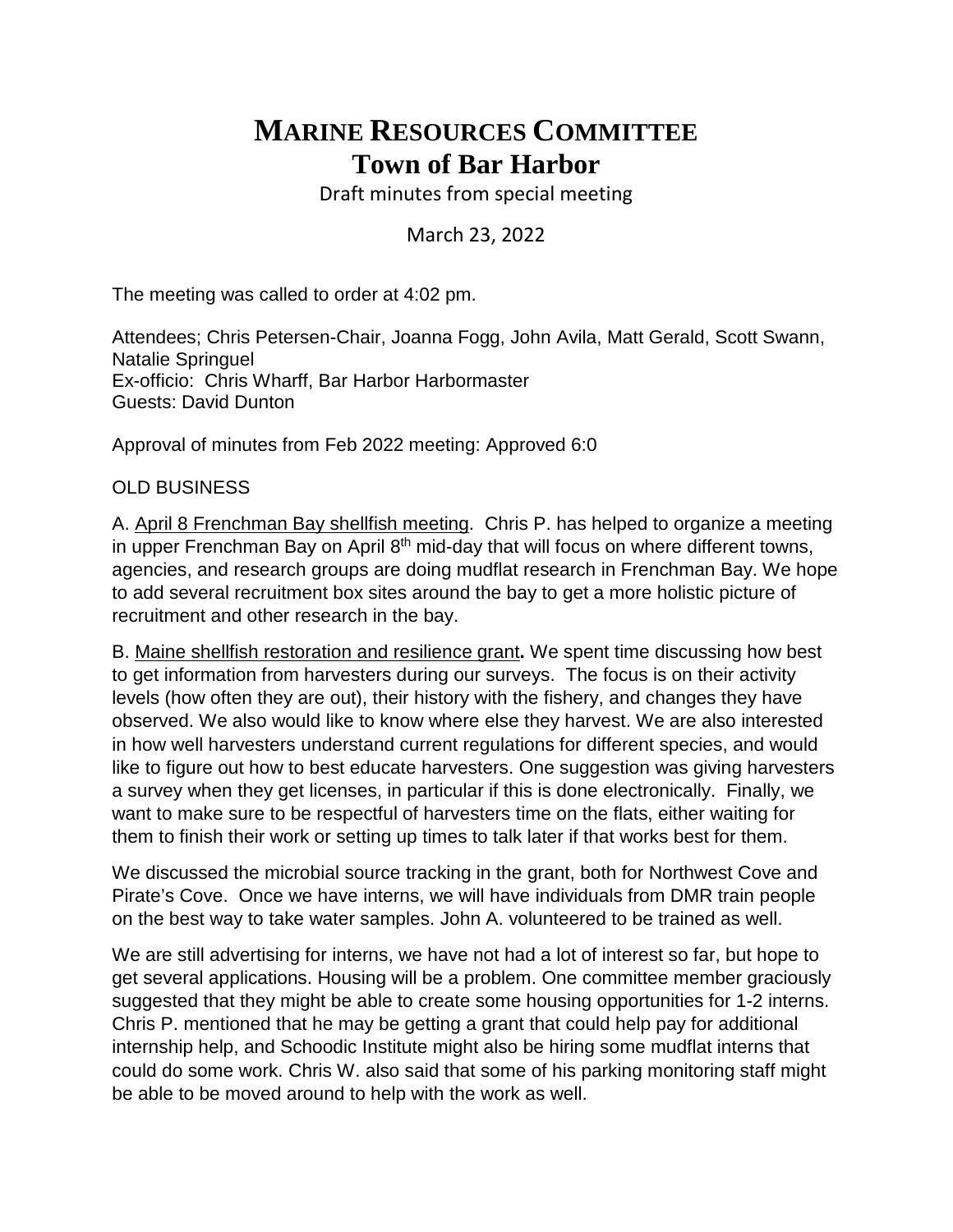C. Mount Desert – Otter Creek Cove study. Chris P. mentioned that the town of Mount Desert has initiated a community-driven project on the health of the Inner Harbor of Otter Creek Cove (the area north of the park road). This work is being done as a project through Thriving Earth Exchange, and Acadia National Park is collaborating as a partner and both Chris P. and Hannah Webber of Schoodic Institute are consulting scientists on the project. The town line runs down the middle of the cove, so this cove is relevant for our town as well. They will have their first listening session sometime in the second week of April at the Otter Creek Aid Society Building. Several members expressed interest in attending. If work ends up being done this year in the Cove, we may be able to share interns between this project and our work in Western Bay.

## NEW BUSINESS

A. Follow up on work for 2022. We will be continuing with year 4 of our study on recruitment in Bar Harbor with small recruitment boxes at 5 sites. Our plan is to have five boxes at each site for 2022. We may also be adding some other additional sites depending on our discussions with other towns around the bay in April. These boxes will go out in late May and be retrieved in late October or early November.

B. Contribution to Comprehensive Plan. We understand that the comprehensive plan will be a long process, and the committee is interested in understanding how we can best give input into the new plan. Chris P. volunteered to reach out to the leaders of the process and ask for what information existed in the old plan and how we can best contribute moving forward. We are very interested in contributing to ideas in several areas, including water quality and working waterfront. As part of the working waterfront discussion, Chris W. gave an update on the progress on planning around the ferry terminal- surveys are being done and there have not been any decisions on how to best use the terminal property, although all indications are that it will be a multi-use facility.

## PUBLIC COMMENT PERIOD & FUTURE AGENDA ITEMS

Guest David Dunton had several issues that he addressed to the committee. The first two were concerns about potentially illegal shellfish harvesting, in one case involving the area around Indian and Crystal Points, and a second concern that there were individuals with town recreational licenses but commercial licenses for other municipalities that were selling their recreational catch from Bar Harbor commercially. Chris W. suggested that they meet in his office so that he could register his complaints directly with the shellfish warden.

David was also concerned about the mention of consolidating clam committees on MDI that was brought up as a future possibility at a recent meeting. David expressed his strong concern for any consolidation.

David also expressed his belief that quahogs were abundant around many shores adjacent to but outside of Bar Harbor, so that if we limited quahog catch in the town individuals would still be able to harvest locally. He suggested that a universal maximum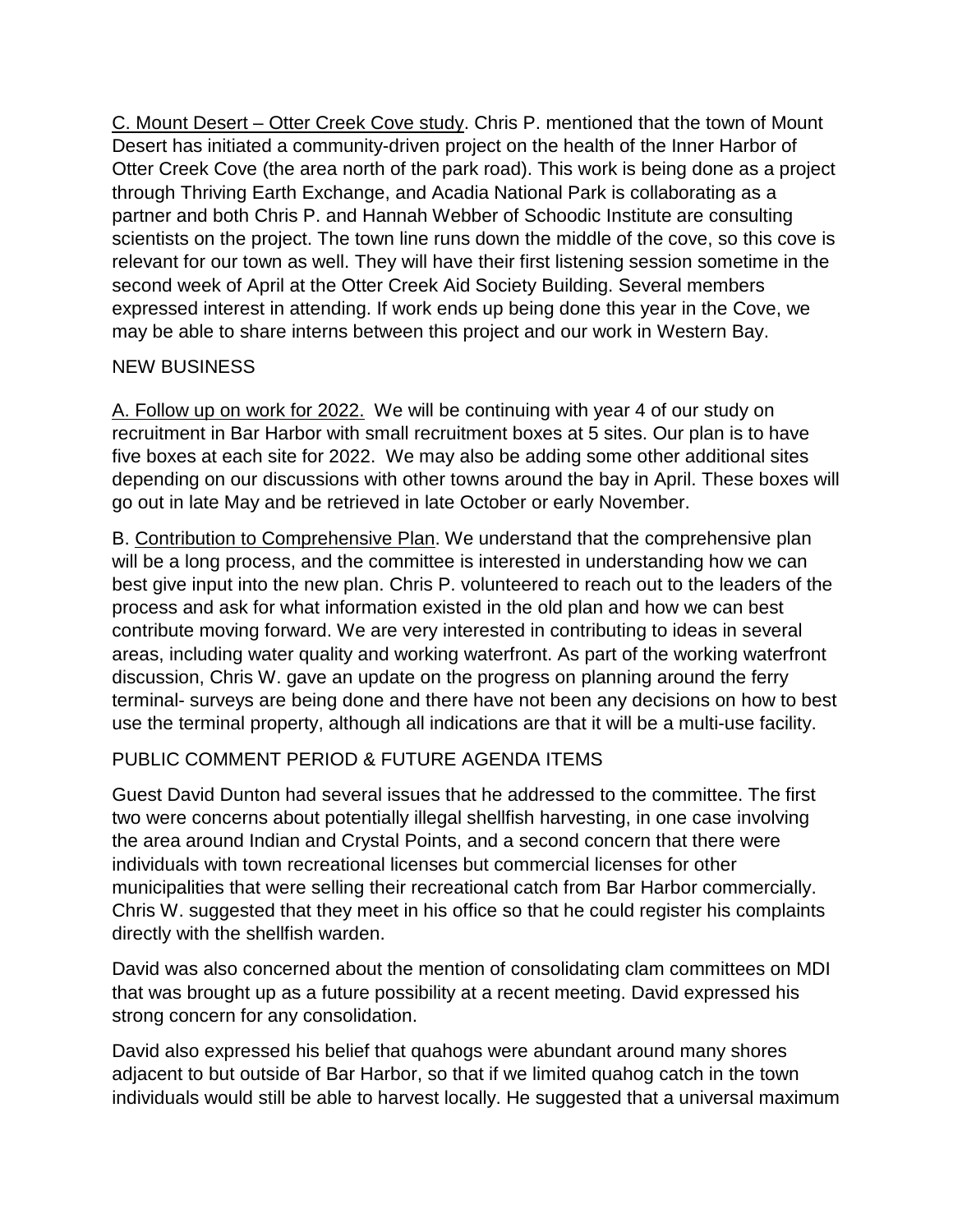of 1 bushel per day for quahog commercial harvesters, similar to the one bushel limit that existed in the conservation area at Hadley Point for soft-shelled clams, could be beneficial in conserving the resource. He believed a similar limit should exist for oysters. Chris P. acknowledged these as ideas that the committee will be considering if the resource is shown to be in decline, and that any strategy moving forward would be strongly informed by the interviews we conduct this year.

David also believes that the mudflats at Hadley Point West should be surveyed, and potentially closed due to low numbers of clams. The committee believed that we would try to do a survey there later this spring with the help of David, committee members, and the public.

Meeting adjourned at 5.20 pm

1.5 conservation hours were awarded for this meeting.

Respectfully submitted by Joanna Fogg.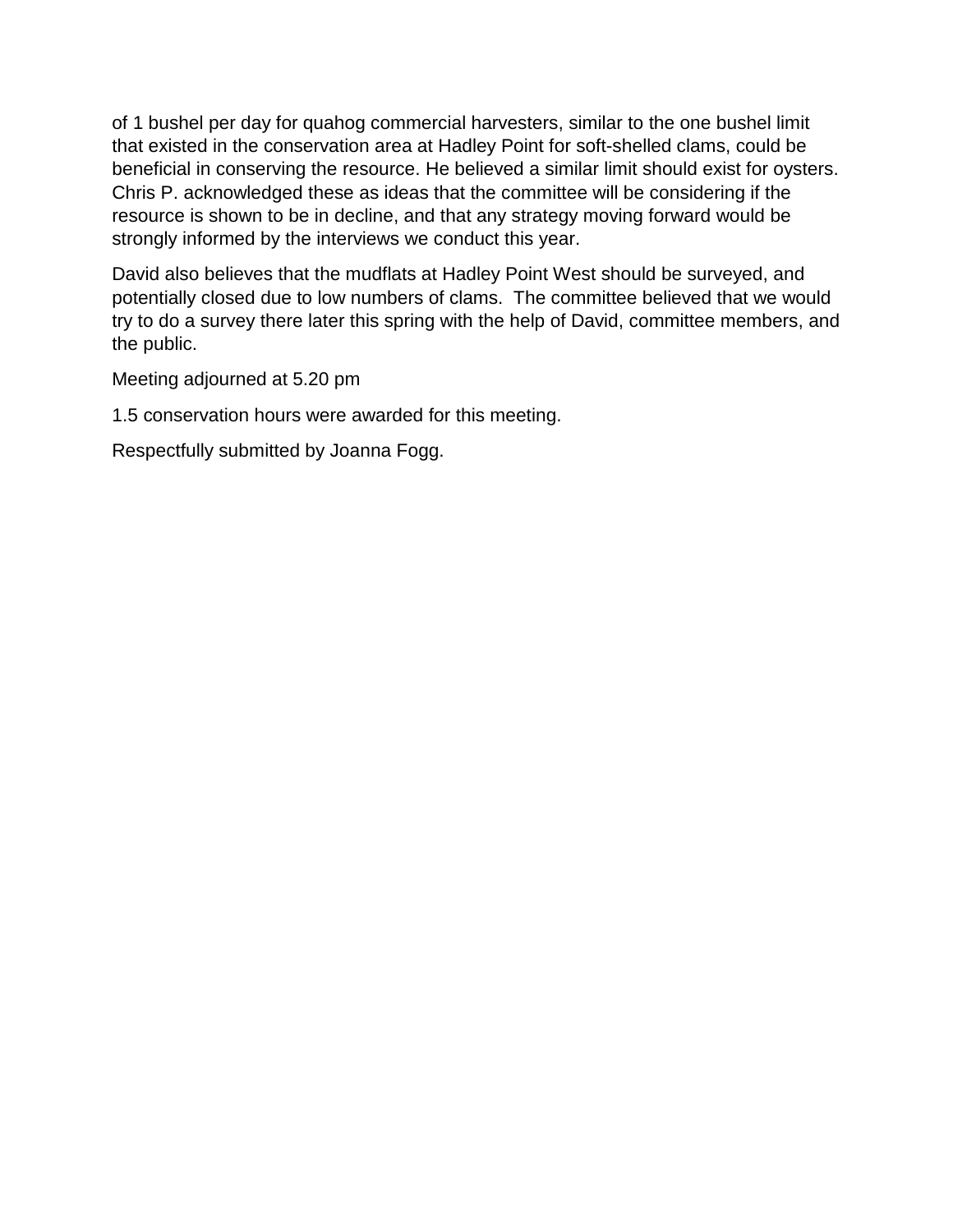Clark Cove Survey Questions and Script

Background notes

- Goals of this project:
	- o Get a more clear understand of the use of Clark Cove by residents, non-residents, recreational and commercial shellfish harvesters, regarding the harvesting of shellfish.
	- o Provide some information / education to the people we talk to.
- We should have a brochure ready to hand out that covers at least regs re size limits, how to get harvesting licenses, red tide info, public health concerns… (we ask their knowledge level about these topics so it is an education opp)
- Below are survey questions for conducting opportunistic interviews on the shore. This is different than an oral history interview.
- Oral History Interviews would be good especially with David Dutton's Dad, David Dutton, Ben Baxter and possibly others, but that is a separate process.

Hi,

My name is and I am doing an internship for the Town of Bar Harbor (Marine Resources Committee). The town is interested in getting a sense of how the resources are Clark Cove are used by residents and others. Would it be ok if I asked you a few questions for a survey I am helping conduct?

[If they say no, ask if they would be willing to tell you why not. If it feels safe, go ahead and explain what will be done with their information or attempt to alleviate their concerns. If they still turn you down, then thank them for their time and wish them a good day. Write down that you were declined]

## Questions

- 1. What are you harvesting?
	- a. Are you here to harvest Quahogs? Oysters? Razor clams? Hen clams? Mussels?
	- b. Are you a commercial or recreational harvester?
- 2. Have you dug Clark Cove previously?
	- a. If yes, Going back about how many years?
	- b. For what species?
- 3. Have you noticed any changes to the harvest?
	- a. For example, would you say you spend more/less time to collect a peck now than previous years? [A peck is about 25lbs]
		- i. If yes, how much difference in percent of your average previous efforts
	- b. Is it easier or different to get one species now than previous years?
		- i. If yes, what species and how has it changed?
- 4. Which months do you usually dig here?
	- a. How many times a year would you say you dig in Clark Cove?
	- b. How many times a year would you say you dig elsewhere?
- 5. Size of harvest…
	- a. What is minimum quahog size you harvest?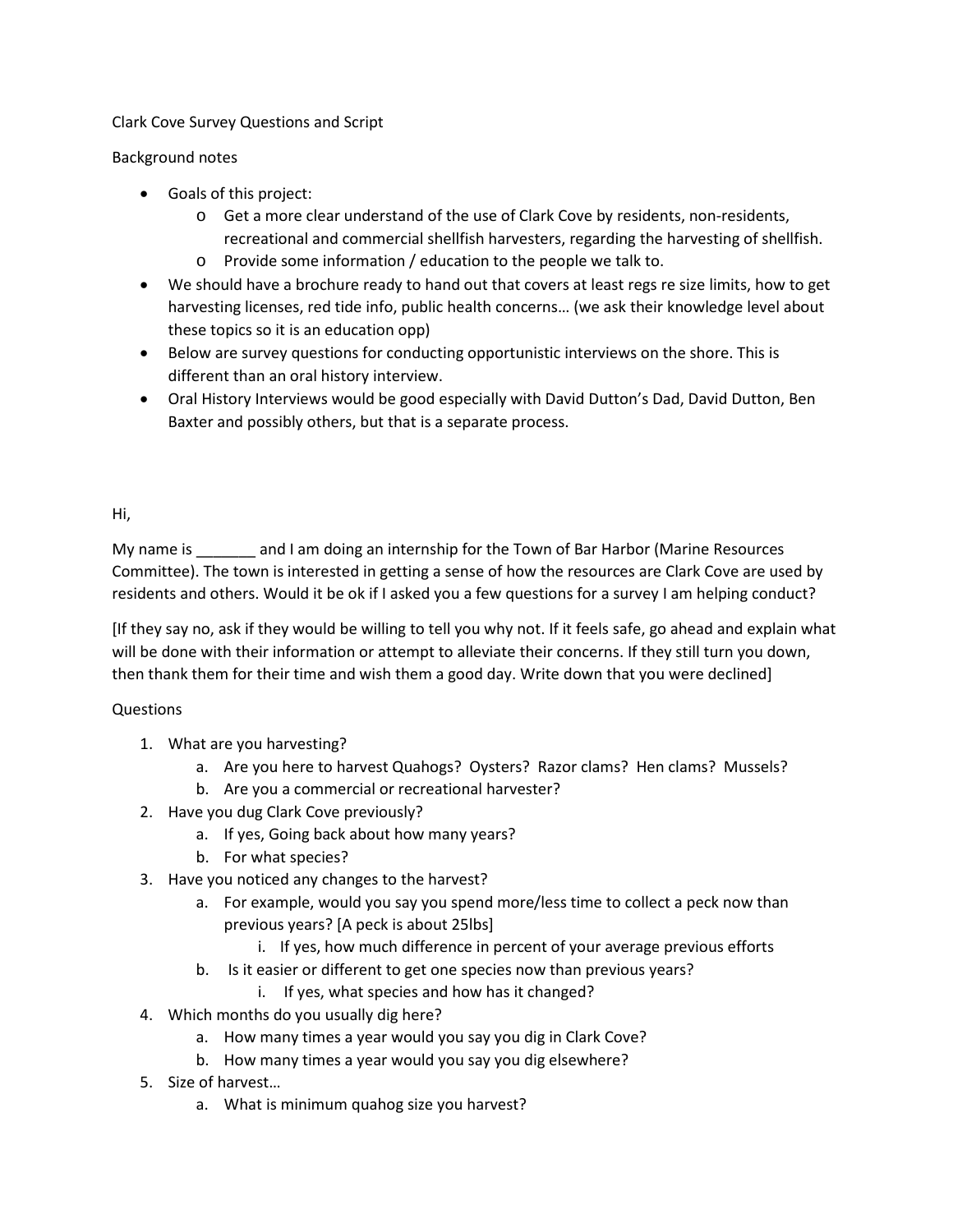- b. What is minimum razor clam size you harvest?
- c. What is minimum oyster size you harvest?
- d. Are their maximum sizes you harvest?
- 6. Are you a resident of MDI?
	- a. Year round or summer?
	- b. If yes, which town?
	- c. If no, do you live in Maine?
	- d. How important is Clark Cove to you as a place to harvest shellfish, on a scale of 1-5 (1 is not so important, 3 is neutral, and 5 is very important)
		- i. As part of your vacation experience?
		- ii. As a resident recreational harvesters?
		- iii. As a commercial harvester?
- 7. If required, would you purchase a  $\frac{5?}{?}$  recreational license at the BH Municipal Building [prices] differ depending on source and if for year or day, so we need to get specific about what we want to know here]
	- a. If given the opportunity, would you like to be able to purchase your recreational license online?
- 8. Shellfish and public health…
	- a. Did you check to see if there were closures due to algae blooms before coming here?
	- b. Do you chill your shellfish in transport if you are eating them raw?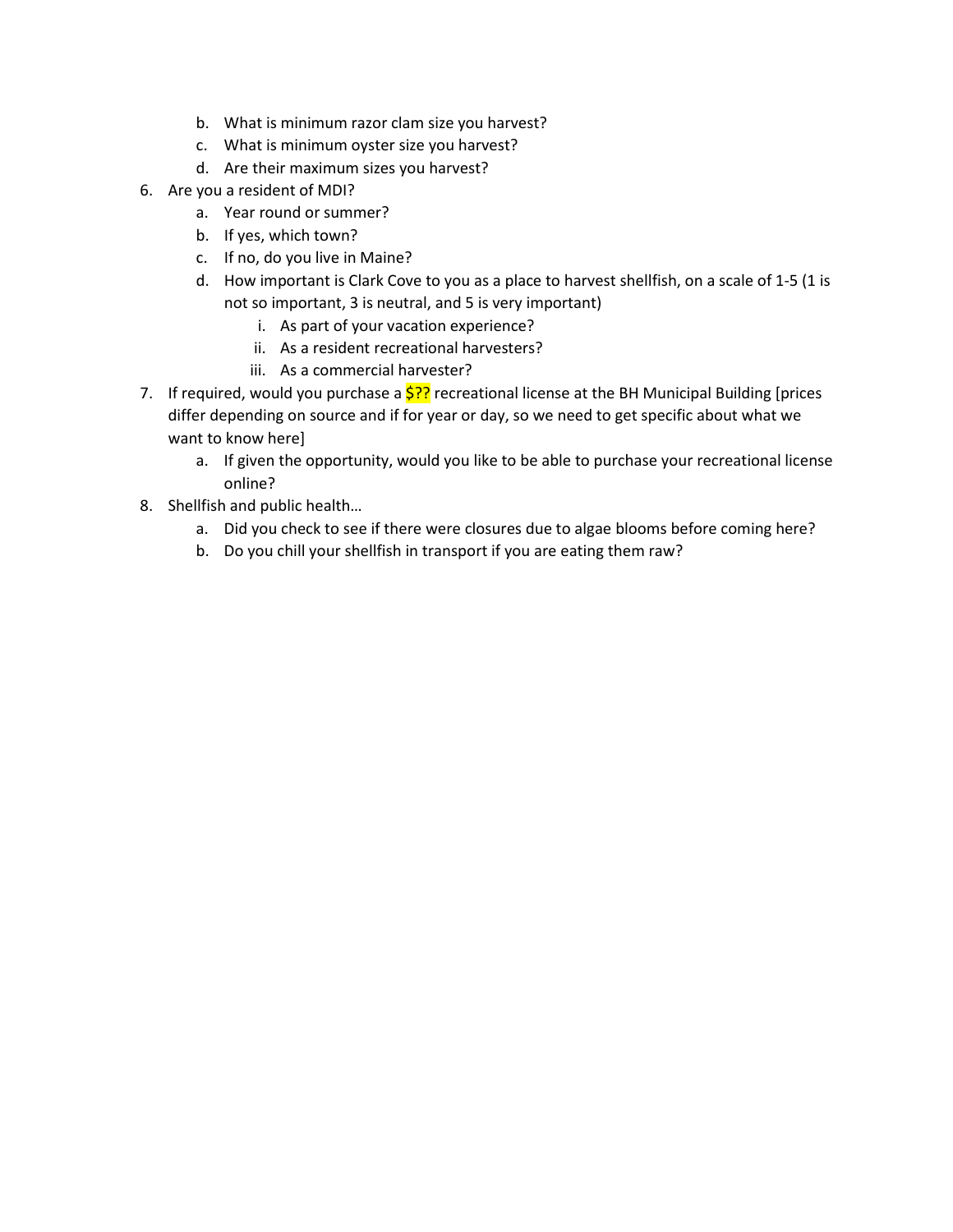**MargaretMills** <margaretb@fbenvironmental.com To: Chris Petersen Apr 14, 2022, 9:47 AM

Good Morning Chris,

Thank you for reaching out regarding Marine Resources for the BH Comprehensive Plan! My name is Maggie and I work at an environmental firm in Portland. I wanted to circle back to this offer and touch base with you about your offer to provide some assistance with our compilation of this section.

To date, we have included data on existing conditions for the following marine resources:

- 1. Maine Healthy Beaches data on beach safety thresholds
- 2. Landings data for Lobster, Elver, Blue Sea Mussel, Softshell Clam, Sea Scallop, Bloodworms, Sandworms, and Atlantic Crab
- 3. NSSP Classifications for Softshell Clam
- 4. Cruise Ship Water Quality Monitoring
- 5. Aquaculture *Do you have total value by species for aquaculture in Bar Harbor?*
- 6. Some limited data on Eelgrass presence from MDIBL
- 7. Significant wildlife habitat and rare/threatened/endangered species locations

At this point in time, we are focused on 'existing conditions' for marine resources - so identifying what the current status is of these resources, trends and changes observed, and existing threats to them. Once we work through this portion of Plan development, we will work with the committee and community on strategies and future planning. In this context, I would love to hear what the current priorities are for the Marine Resource committee as well as what threats and changes/trends you have seen for marine resources in the Town. And if I have missed anything significant that is important to the Town, please let me know!

You are welcome to write out your thoughts via email or we can have a zoom conversation at some point together.

#### Thanks again! Maggie

-- **Maggie Mills** Hydrologist/Project Manager FB Environmental Associates 97A Exchange Street Suite 305 Portland, ME 04101 (603) 534-0600 (cell) (207) 221-6699 (office) [margaretb@fbenvironmental.com](mailto:margaretb@fbenvironmental.com) [www.fbenvironmental.com](http://www.fbenvironmental.com/)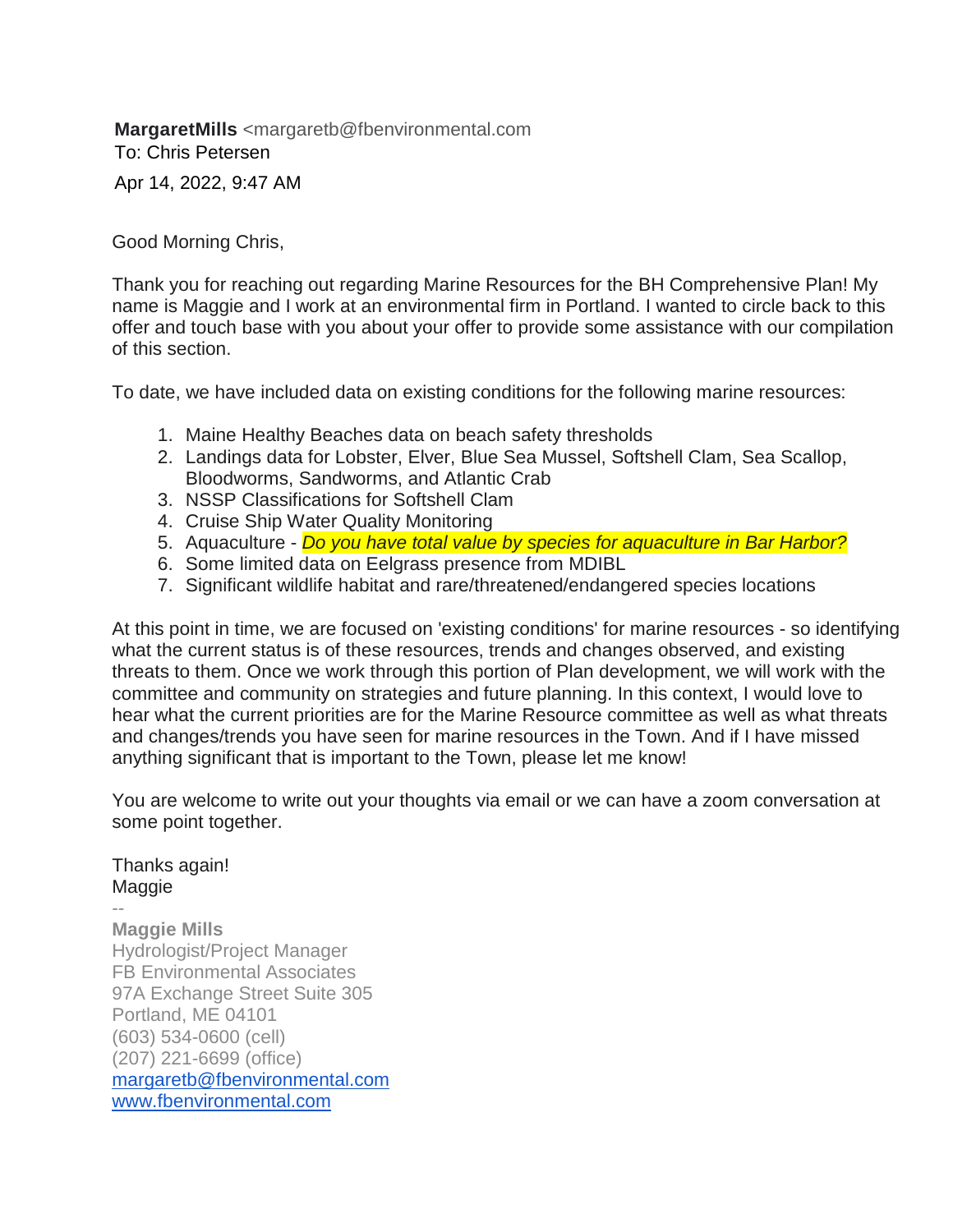cpetersen response 4.14.22

Maggie,

I'll bring this up and share this email with the committee for our meeting next Wednesday. My guess is that you won't be able to get the aquaculture information because with the small number of aquaculturists it will be considered proprietary information, but I'll check on that. Thanks for the update,

Chris

March 24<sup>th</sup> email from me to the comp plan folks:

Michele (with a cc to Kyle and Misha),

As the comprehensive plan work begins to take shape, the marine resource committee is happy to play a role in moving the work forward, by reviewing what was in the past plan, giving feedback on ideas, or giving some of our own priorities to the group. I don't know the best way for us to plug into this process moving forward. You three seem like very likely suspects to be able to answer that question, or at least to give some suggestions.

and to Kyle and Misha - thanks for taking on this role, it seems like a very large commitment and I'm happy to see two really good people in this position.

Thanks for any guidance/advice any of you might have,

Chris

Chair, BHMRC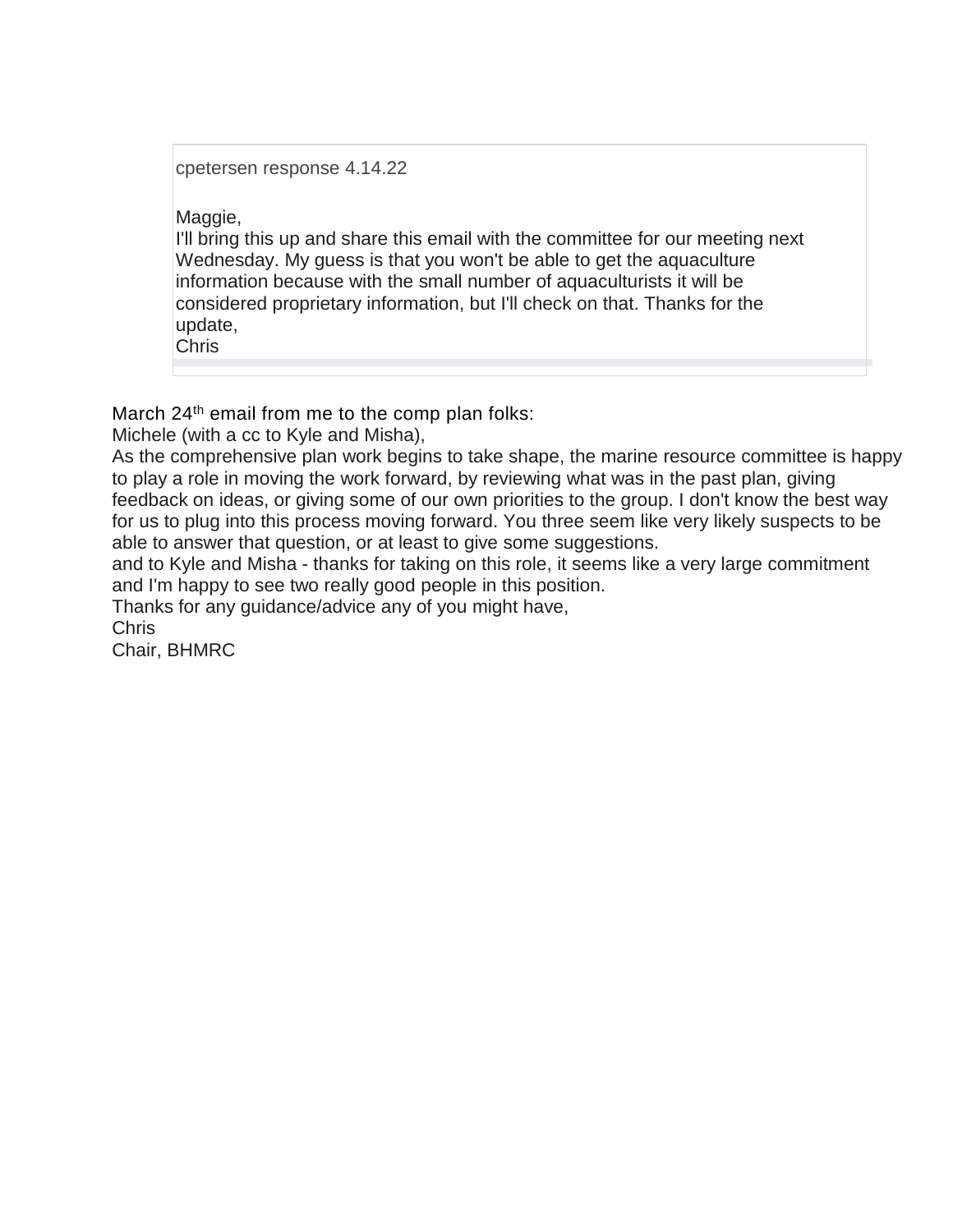ATTORNEYS AT LAW

## MEMORANDUM

January 12, 2022

To: Protect Maine's Fishing Heritage Foundation

From: Agnieszka A. Dixon and David M. Kallin Drummond Woodsum

DrummondWoodsum

Re: Model Aquaculture Development Moratorium

#### **I. MODEL AQUACULTURE DEVELOPMENT MORATORIUM**

At your request, we have prepared the enclosed Model Aquaculture Development Moratorium Ordinance (the "Moratorium"). Once adopted by a municipality, the ordinance will establish a 180-day moratorium on aquaculture development within the geographic boundaries of that municipality. Under the Moratorium, aquaculture development is defined as:

. . . the construction or operation of a commercial facility on, in, or over Maine's coastal waters (including submerged lands and intertidal lands) for the culture of finfish in nets, pens, or other enclosures or for the suspended culture of any other marine organism, that (i) is located in whole or in part on, in, or over the territorial coastal waters of the Town and (ii) exclusively occupies an aggregate surface area of coastal waters greater than five (5) acres. "Industrial-Scale Aquaculture Development" includes any onshore development and water access ways associated therewith or related thereto.

Thus, once enacted by a municipality, the Moratorium would temporarily defer all large-scale offshore commercial finfish aquaculture development within a municipality's geographic boundaries.

#### **II. MUNICIPALITIES HAVE LEGAL AUTHORITY TO ADOPT THE MORATORIUM**

You have asked whether a municipality has the legal authority to adopt the Moratorium. For the reasons explained next, in our view, a municipality does have the legal authority to adopt the Moratorium pursuant to express statutory authority to adopt moratoria and its broad municipal home rule powers.

#### *A. A Moratorium is a Type of Local Ordinance That Is Expressly Allowed Under Maine Law.*

A moratorium is a type of ordinance or regulation approved by a municipal legislative body (the voters with a town meeting form of government, or the city/town council in a municipality with a council form of government) that "temporarily defers" development by withholding local permits, authorizations, or approvals that are necessary for that development.<sup>1</sup>

Under state law, a municipality is allowed to adopt a moratorium on the processing or issuance of local development permits and licenses so long as the municipality determines that (1) the moratorium is necessary to prevent a shortage or overburden of public facilities, and/or (2) the municipality's existing

 $\overline{a}$ 

 $1$  30-A M.R.S. § 4301(11).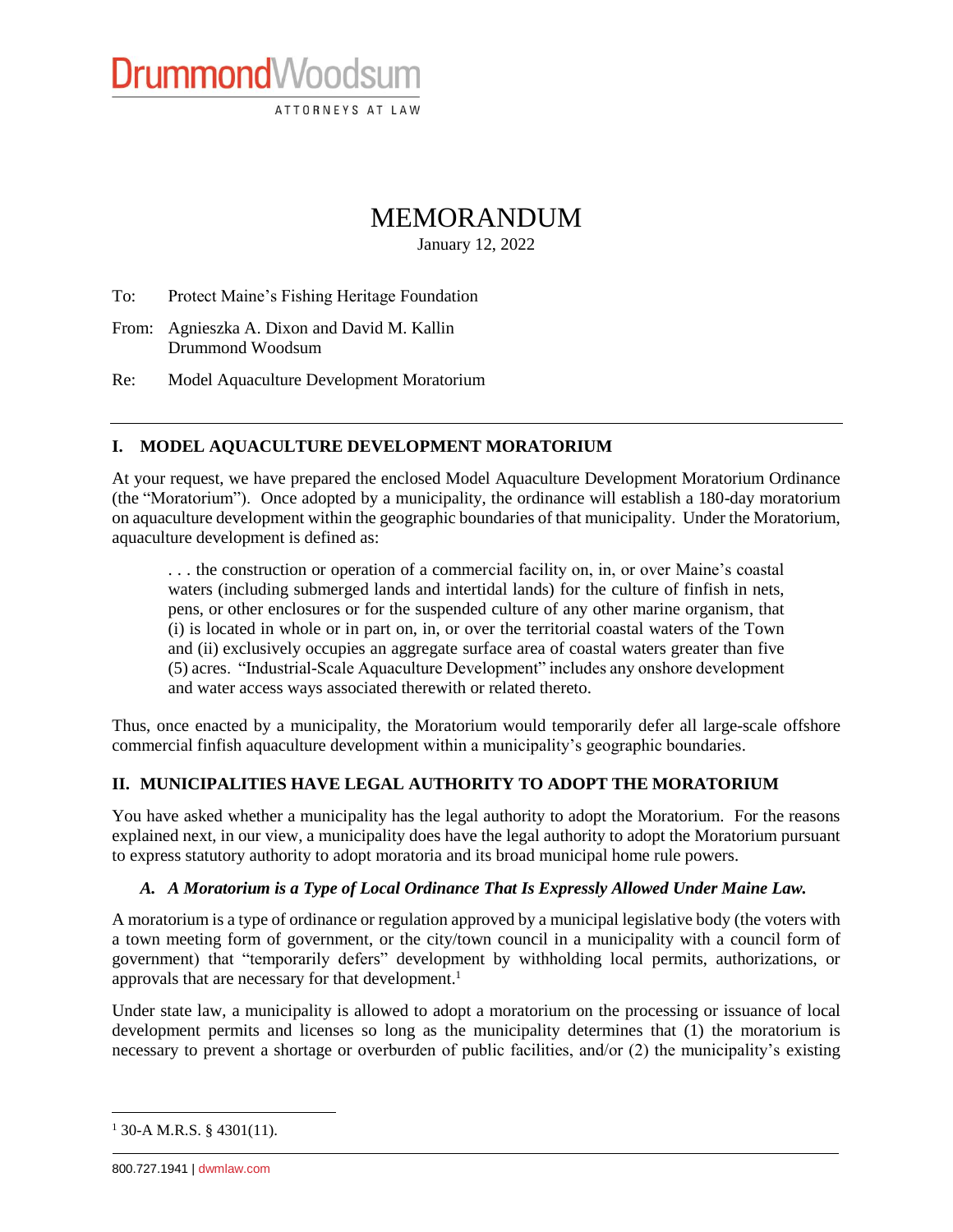regulations are inadequate to prevent serious public harm from the development.<sup>2</sup> Accordingly, if a municipality presently has no ordinances or regulations affecting aquaculture development, it is likely that the municipality will be able to make one or both of these determinations. The enclosed Moratorium contains findings relevant to these two determinations, and any municipality contemplating adopting it should review and, as appropriate, modify these findings to reflect the specific circumstances affecting that municipality.

#### *B. Municipalities Have Broad Power To Enact Local Ordinances (Including Moratoria), and Such Ordinances Are Presumed Valid.*

Since the adoption of municipal "home rule" in 1969, Maine municipalities have had the power to enact ordinances—including moratoria—on most subjects without the necessity of state enabling laws. The Legislature intended home rule to be a broad grant of local authority: the home rule statute provides that the ordinance power granted to municipalities, being necessary for the welfare of the municipalities and their inhabitants, is to be liberally construed to effect its purpose, and there is a rebuttable presumption that an ordinance is a valid exercise of a municipality's home rule authority. Thus, both the Maine Constitution and state law provide a strong basis for the adoption of ordinances by municipalities. As a result, courts favor upholding local ordinances if they are subject to legal attack, and the burden rests on the person attacking an ordinance to prove that it violates home rule (and not on the municipality to prove that it does not).

This general grant of ordinance power is circumscribed in three situations: (1) when state law expressly prohibits local regulation; (2) when state law provides for the Legislature and municipalities to share authority over a subject matter; or (3) when state law is silent with respect to local regulation and a court determines that the Legislature intended to prohibit local regulation because such local action would frustrate the purpose of a state law. Together, these limitations are known as the doctrine of preemption.<sup>3</sup>

The first category (express preemption) and the second category (shared authority) are usually obvious because the prohibitions to locally regulate a subject area or the division of regulatory powers are expressly written into state law.<sup>4</sup> With respect to the third category (implicit preemption), the analysis is more complex. Although determining whether an ordinance is implicitly preempted by state law is nuanced, the lessons that can be drawn from the dozen or so Maine court cases on point can be summed up as follows: First, as noted above, the general rule is that a local ordinance is presumed valid. Second, it is not enough for a court to find that there is a conflict or an inconsistency between a state law and a local ordinance; rather, a court must find that the Legislature has enacted a comprehensive scheme for regulating the same subject matter and the local regulation is so inconsistent with the state law that it would frustrate the purpose or actual operation of the state law.<sup>5</sup>

<sup>2</sup> 30-A M.R.S. § 4356(1).

<sup>&</sup>lt;sup>3</sup> There are other bases for challenging the validity of a municipal ordinance, such as its constitutionality, but there is likewise a presumption favoring the constitutional validity of ordinances and courts are therefore reluctant to invalidate them on constitutional grounds. *See Britton v. Town of York,* 673 A.2d 1322, 1323 (Me. 1996); *see generally*  5 McQuillin Mun. Corp. § 19:6 (3d ed.) (constitutionality of ordinances; constitutionality favored). Indeed, successful challenges to moratoria on constitutional grounds are rare. This is because it is well-established that any party challenging an ordinance must prove "the *complete absence* of any state of facts that would support the need for the enactment." *Tisei v. Town of Ogunquit*, 491 A.2d 564, 569 (Me. 1985) (citing *Gabriel v. Town of Old Orchard Beach,*  390 A.2d 1065, 1071 (Me. 1978) and *State v. Rush,* 324 A.2d 748, 753 (Me. 1974)) (emphasis added).

<sup>4</sup> *See, e.g.,* 12 M.R.S. § 13201 (establishing express limits on local regulation of matters within the jurisdiction of the Maine Department of Inland Fisheries and Wildlife by stating that a municipality may not enact any ordinance regulating, among other things, hunting, trapping, or fishing or the operation of ATVs, watercraft, or snowmobiles); 22 M.R.S. § 2429-D (stating that a municipality may regulate certain medical marijuana operations and listing with specificity the subject areas that municipalities may not regulate).

<sup>5</sup> *See Portland Pipe Line Corp. v. City of S. Portland,* 2020 ME 125, 240 A.3d 364; *Dubois Livestock, Inc. v. Town of Arundel,* 2014 ME 122, 103 A.3d 556; *State of Maine v. Brown,* 2014 ME 79, 95 A.3d 82; *Smith v. Town of Pittston,*  2003 ME 46, 820 A.2d 1200*; Sawyer Envtl. Recovery Facilities v. Town of Hampden,* 2000 ME 179, 760 A.2d 257*;*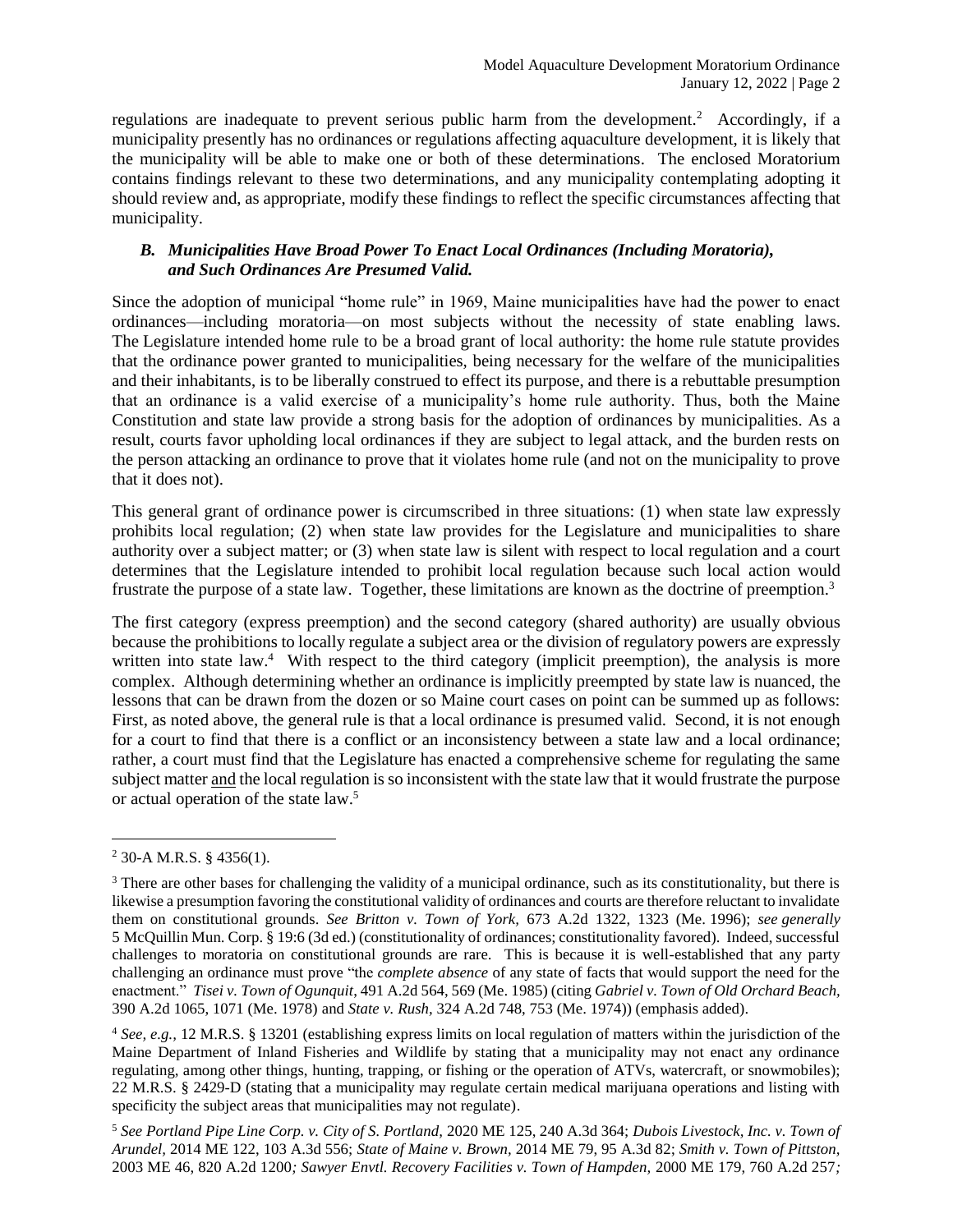#### *C. The Maine Legislature Left Room for Municipalities to Regulate Aquaculture Development.*

There is no state law that expressly prohibits municipalities from regulating aquaculture development; thus, local ordinances regulating aquaculture development are not expressly preempted. State law does, however, confer leasing authority over such projects to a state agency—namely, the Department of Marine Resources (DMR). As explained next, in reviewing the relevant statutes and case law, it appears that the Legislature has left room for municipalities to enact local ordinances to regulate aquaculture development.

The state law governing DMR's leasing authority (referred to here as Chapter  $605$ )<sup>6</sup> grants the Commissioner of DMR the exclusive authority to issue aquaculture leases "in, on and under the coastal waters, including the public lands beneath those waters and portions of the intertidal zone."<sup>7</sup> Just because a state agency has leasing authority over state-owned lands or waters, however, does not mean that those lands and waters cannot be subject to local regulation. Next, we discuss two cases in point—one concerning "functionally water-dependent uses" in the shoreland zone, and the other concerning the transportation and loading of crude oil onto marine vessels in Maine's coastal waters.

#### *1. Functionally Water-Dependent Uses*

Functionally water-dependent uses are defined in state law to include uses that must be located on submerged lands or must have direct access to coastal waters, such as finfish and shellfish processing, fishrelated storage and retail and wholesale marketing facilities, shipyards, boat building facilities, marinas, and industrial uses dependent on water-borne transportation or requiring large volumes of cooling or processing water that cannot be located or operated at an inland site.<sup>8</sup> Under Maine's mandatory shoreland zoning law, functionally water-dependent uses must be regulated by every Maine municipality having coastal waters within its territorial boundaries. 9 Typically, a municipality will establish a "Maritime Activities District" within the shoreland zone that identifies which functionally water-dependent uses are allowed within its territory and sets standards that such uses must meet as part of a local permitting process.

It is not unusual for a municipality to impose additional local controls over these uses pursuant to its home rule authority by, for example, also requiring a functionally water-dependent use to secure local planning board site plan approval. Likewise, municipalities have clear authority to adopt environmental standards applicable to these and other uses. Indeed, under several of Maine's environmental protection laws including the Natural Resources Protection Act ("NRPA") and Maine's air quality law—the authority to

 $\overline{a}$ 

*Perkins v. Town of Ogunquit,* 1998 ME 42, 709 A.2d 106*; International Paper Co. v. Town of Jay*, 665 A.2d 998 (Me. 1995); *School Committee of Town of York v. Town of York*, 626 A.2d 935, 939 (Me. 1993); *Central Maine Power v. Town of Lebanon*, 5711 A.2d 1189 (Me. 1990); *Midcoast Disposal, Inc. v. Town of Union,* 537 A.2d 1149 (Me. 1988); *Tisei v. Town of Ogunquit,* 491 A.2d 564 (Me. 1985); *Ullis v. Town of Boothbay Harbor,* 452 A.2d 153 (Me. 1983); *Schwanda v. Bonney,* 418 A.2d 163 (Me. 1980); *Begin v. Town of Sabattus,* 409 A.2d 1269 (Me. 1979).

<sup>6</sup> 12 M.R.S. ch. 605, sub-ch. 2 §§ 6071-6088 (hereafter, "Chapter 605").

 $7$  12 M.R.S. § 6072(1).

<sup>8</sup> *See* 38 M.R.S. § 436-A (defining functionally water-dependent uses for purposes of the mandatory shoreland zoning law). Although the mandatory shoreland zoning law applies only to shoreland areas (defined, *inter alia,* to include areas within 250 feet of the normal high-water lien of any great pond, river or saltwater body), municipalities may extend the geographic scope of their shoreland zoning framework beyond shoreland areas pursuant to their home rule powers.

<sup>9</sup> *See* 38 M.R.S. § 438-A (requiring municipalities to adopt zoning and land use control ordinances with respect to all shoreland areas, consistent with the Maine Department of Environmental Protection (MDEP) minimum shoreland zoning guidelines). In its guidelines, MDEP notes that municipalities may apply "many different techniques . . . to tailor an ordinance to reflect local goals and resources" with respect to regulating functionally water-dependent uses as part of its waterfront management strategy. *See* 06-096 C.M.R. ch. 1000 § 9 (note). The MDEP guidelines advise that municipalities may adopt ordinances that "may be much more specific [than the MDEP model guidelines] about what types of functionally water-dependent uses should be permitted," and expressly allow municipalities to "make use of more than one type of waterfront district, [ ] include standards for assessing the impact of proposed development on water dependent uses, and [ ] include specific provisions to encourage certain types of public benefits." *Id.*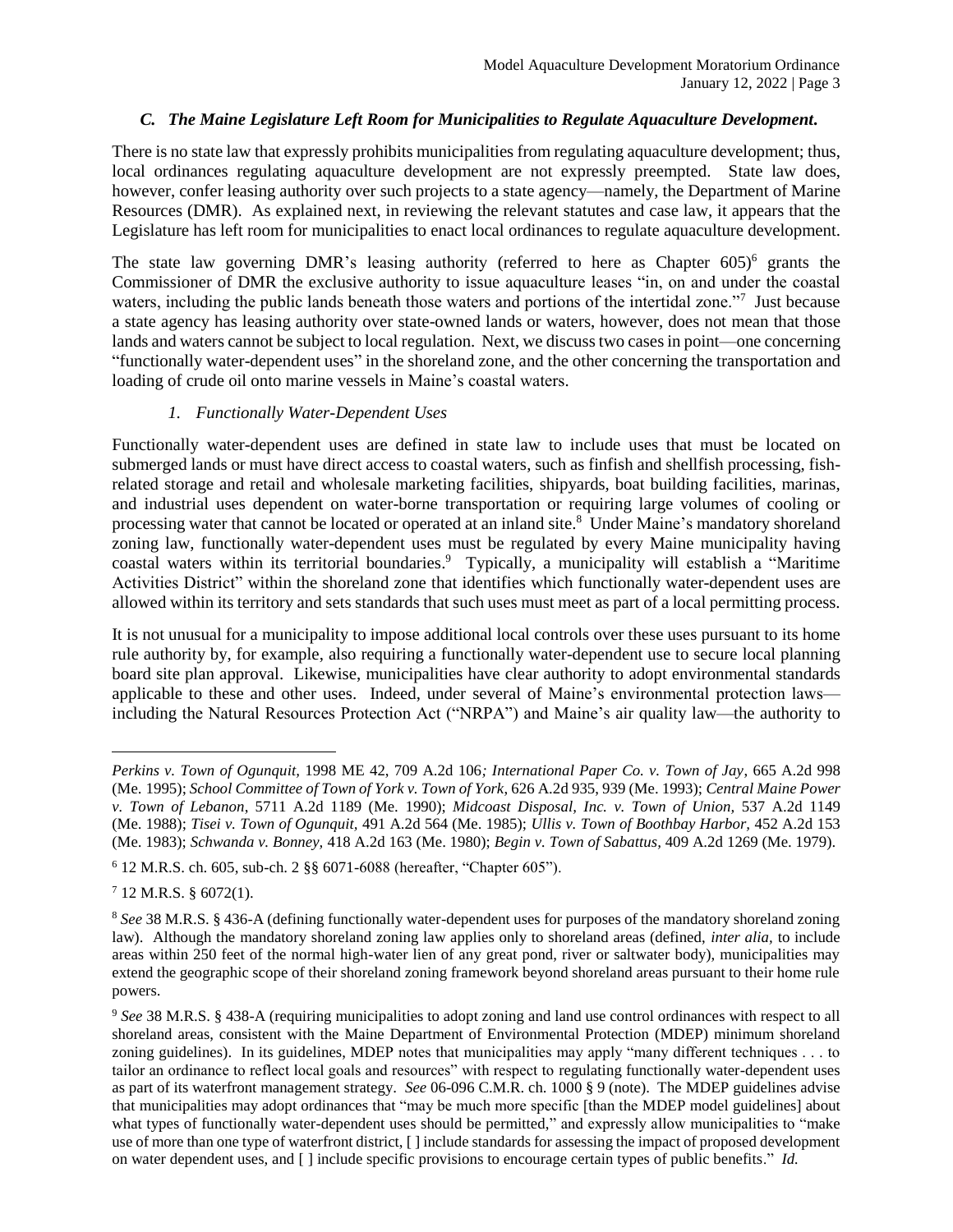regulate activities in order to protect natural resources and public health is expressly shared between the Maine Department of Environmental Protection (MDEP) and municipalities.<sup>10</sup>

Importantly, if a permanent structure associated with a functionally water-dependent use is located on submerged or intertidal lands, a lease from the Bureau of Parks and Land (BPL) must be secured. Much like the DMR leasing program, the state law governing the BPL submerged lands leasing program (referred to here as Chapter  $220$ <sup>11</sup> authorizes the Director of BPL to lease submerged and intertidal lands owned by the State for various functionally water-dependent uses, including offshore projects such as tanker ports, ship berthing platforms, and pipelines.<sup>12</sup> As with Chapter 605, Chapter 220 does not expressly prohibit municipalities from regulating any of the uses that are subject to the BPL leasing scheme. Indeed, any such interpretation would likely run afoul of the mandatory shoreland zoning law which, as discussed, requires municipalities to regulate functionally water-dependent uses in the shoreland zone.

Notably, Chapter 220 carves out an exception to BPL's leasing program for any aquaculture development project that secures a lease from the Commissioner of DMR under Chapter 605.<sup>13</sup> Thus, it appears that the Legislature intended to assign to DMR the responsibility of issuing a subset of leases—namely, aquaculture development leases—that would otherwise have been within BPL's jurisdiction under Chapter 220. This division of labor among sister agencies makes logical sense, and it is a strong indicator that the Legislature intended to create a statutory framework where the state remains exclusively responsible for *leasing* stateowned lands for various water-based enterprises. Nothing about this statutory leasing authority, however, facially prevents municipalities from regulating those same enterprises under their home rule powers. As discussed above, municipalities may likely do so as long the local regulations do not frustrate the purpose or actual operation of these licensing statutes.

#### *2. Oil Transport*

Under the Maine Coastal Conveyance Act ("CCA"), the MDEP is authorized to issue licenses for the operation of oil terminal facilities located in state waters, including the operation of marine tank vessels used to transport oil to such facilities.<sup>14</sup> In July 2014, the City of South Portland adopted a local ordinance under its home rule authority, known as the Clear Skies Ordinance, which effectively banned the bulk loading of crude oil onto any marine tank vessel in the City's harbor.<sup>15</sup> Soon thereafter, the Portland Pipe Line Corporation, which had been unloading crude oil from vessels in the City's harbor for years pursuant

 $\overline{a}$ 

<sup>&</sup>lt;sup>10</sup> NRPA expressly provides that "[n]othing in [NRPA] may be understood or interpreted to limit the home rule authority of a municipality to protect the natural resources of the municipality through enactment of standards that are more stringent than those found in [NRPA]." 38 M.R.S. § 480-F(3). Similarly, the air quality law provides that "[n]othing in this chapter shall be construed as a preemption of the field of air pollution study and control on the part of the State" and further provides that municipalities may "adopt and enforce air pollution control and abatement ordinances, to the extent that these ordinances are not less stringent than this chapter or than any standard, order or other action promulgated pursuant to this chapter." 38 M.R.S. § 597; *see also International Paper Co. v Town of Jay,*  665 A.2d 998, 1002 (holding that the Town of Jay Environmental Control and Improvement Ordinance, which prohibits emission of air pollutants without a permit issued by the Town of Jay Planning Board, is not preempted by state law because the Legislature clearly expressed its intention not to occupy the field of air pollution control and because the ordinance compels a more stringent level of emissions compliance than state standards and therefore advances the same purposes expressed by the state law).

<sup>11</sup> *See* 12 M.R.S. §§ 1862(2) (submerged lands leasing program).

<sup>12</sup> *Id.*

<sup>13</sup> *See* 12 M.R.S. § 1862(10).

<sup>14</sup> 38 M.R.S. §§ 545. The MDEP's jurisdiction under the CCA extends to 12 miles from the coastline. *Id.* § 544(1).

<sup>&</sup>lt;sup>15</sup> Specifically, the Clear Skies Ordinance is a compilation of amendments to the City's Zoning Ordinance, which prohibit the bulk loading of crude oil onto any marine tank vessel. *See* Zoning Ordinance of the City of South Portland, Maine, §§ 27-786, 27-922, 27-930.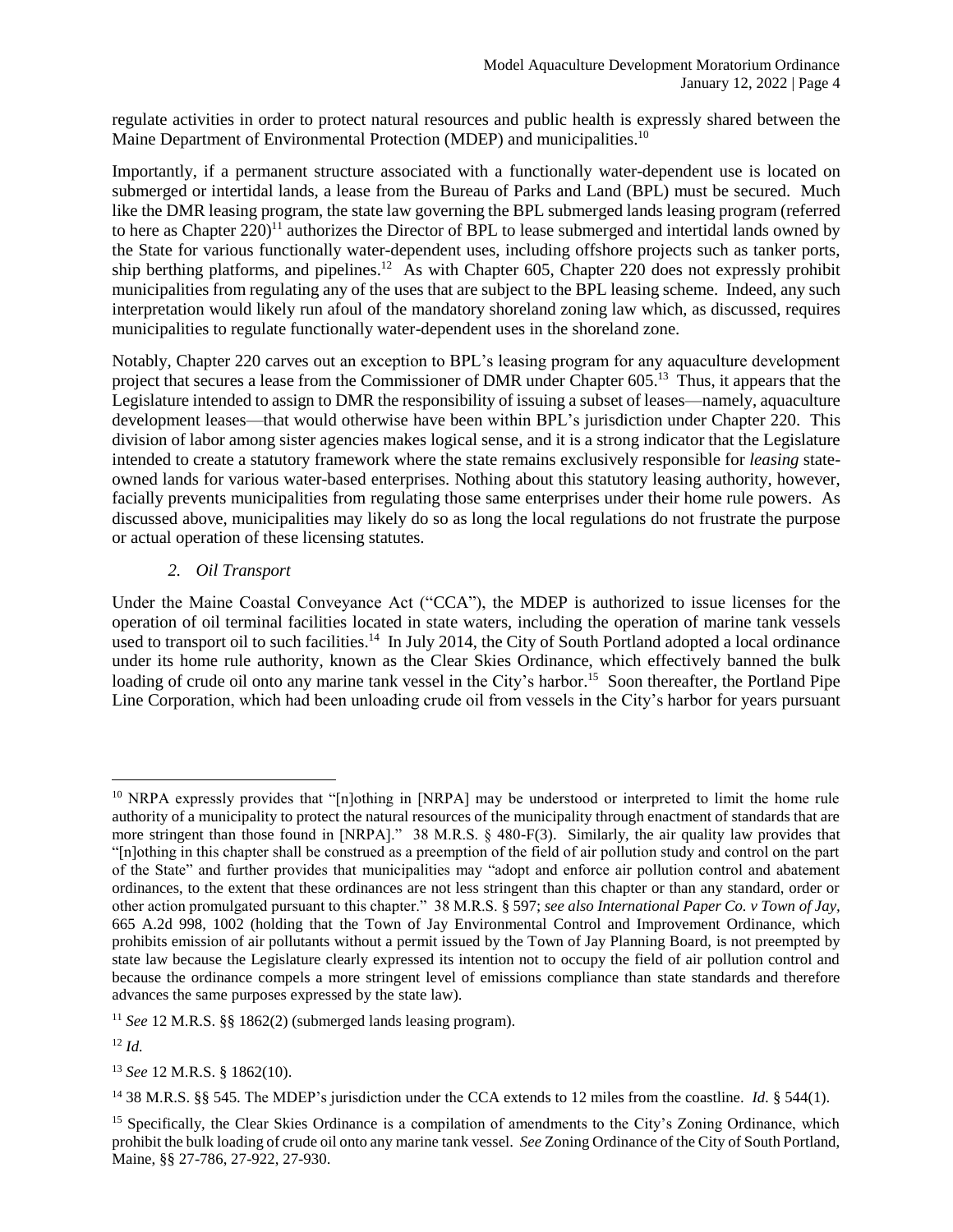to an MDEP oil terminal facility license, filed suit against the City asserting that the Clear Skies Ordinance is preempted by the CCA.<sup>16</sup> The Maine Law Court, however, concluded that it is not.<sup>17</sup>

Not unlike NRPA and the air quality law, under the CCA, the authority to deal with the hazards and threats posed by oil transfers in Maine's coastal waters is expressly shared between the MDEP and municipalities. Specifically, the CCA provides that "[n]othing in [the CCA] may be construed to deny any municipality . . . from exercising police powers" so long as the municipal regulation is not in "direct conflict" with the CCA or any MDEP rule or order adopted under authority of the CCA.<sup>18</sup> Accordingly, the Court determined that the Legislature expressly recognized municipal authority to exercise local police power and in so doing made clear that it did not intend to "occupy the field" of oil pollution control for the purposes set out in the CCA, which include preserving the "seacoast of the State as a source of public and private recreation . . . and as a source of public use and private commerce in fishing, lobstering and gathering other marine life used and useful in food production and other commercial activities."<sup>19</sup>

The Court also determined that nothing in the Clear Skies Ordinance is in "direct conflict" with the MDEP's exercise of its licensing powers under to the CCA because the Clear Skies Ordinance "does not purport to require the MDEP to do anything that the CCA says it may not do, nor does it bar the MDEP from doing what the CCA says that it may do."<sup>20</sup> In short, the Court reasoned that it is possible to comply with both the Clear Skies Ordinance and the MDEP oil terminal facility license because the Ordinance simply bars an activity that the MDEP license *allows*, but does not *require*—namely, loading crude oil from storage tanks onto marine tank vessels in the City's harbor. 21

The Portland Pipe Line case illustrates that a municipal ordinance may regulate the same subject matter as a state law without being preempted by implication.<sup>22</sup> It also illustrates that, even when a municipal ordinance bans an activity that is authorized by a state license issued pursuant to a statutory licensing framework, the ordinance is not likely to be implicitly preempted because, as the Law Court stated, a "license" is a "permission to act"— and, consequently, the activities permitted thereunder do not have to occur.<sup>23</sup> Thus, a municipal ordinance that bars an activity for which a state license may be granted does not invariably "frustrate the purposes of a state law or prevent the efficient accomplishment of a defined state purpose."24

Much like the MDEP licensing framework for oil terminal facilities located in state waters, the licensing framework for aquaculture development is permissive: nothing about a DMR aquaculture license *requires*  an operator to act on that license. Accordingly, a municipal ordinance that regulates or bans aquaculture development is not likely to frustrate the purpose or actual operation of Chapter 605, the DMR aquaculture licensing law.

 $\overline{a}$ 

 $^{21}$  *Id.*  $\llap{q}$  17.

<sup>23</sup> *Id.* ¶¶ 17-19.

<sup>16</sup> *Portland Pipe Line Corp. v. City of South Portland,* 947 F.3d 11, 14 (1st Cir. 2020). Specifically, the company had been unloading crude oil from vessels in South Portland's harbor, stored the oil in above-ground tanks, and then sent the oil via a pipeline to Canada—all pursuant to an MDEP oil terminal facility license originally issued in 1979. *Id.*  at 13. In 2010, the company sought and secured a renewal license from the MDEP, which authorized it to reverse the flow of the crude oil and thereby transport the oil from Canada to the United States via the South Portland terminal. *Id.* at 13-14. On appeal, the First Circuit Court of Appeals certified three questions to the Law Court concerning state law preemption.

<sup>17</sup> *Portland Pipe Line Corp. v. City of South Portland,* 2020 ME 125, ¶ 2; 240 A.3d 364.

<sup>18</sup> *Id.* at 11 (quoting 38 M.R.S. § 556).

<sup>&</sup>lt;sup>19</sup> *Id.*  $\sqrt{7}$  26; 38 M.R.S. § 541 (enumerating the purposes of the CCA).

<sup>20</sup> *Id.* ¶ 14.

<sup>22</sup> *Id.* ¶¶ 24-26.

<sup>24</sup> *Id.* ¶¶ 23, 25 (quoting *Dubois Livestock, Inc.* 2014 ME 122, ¶ 13, 103 A.3d 556).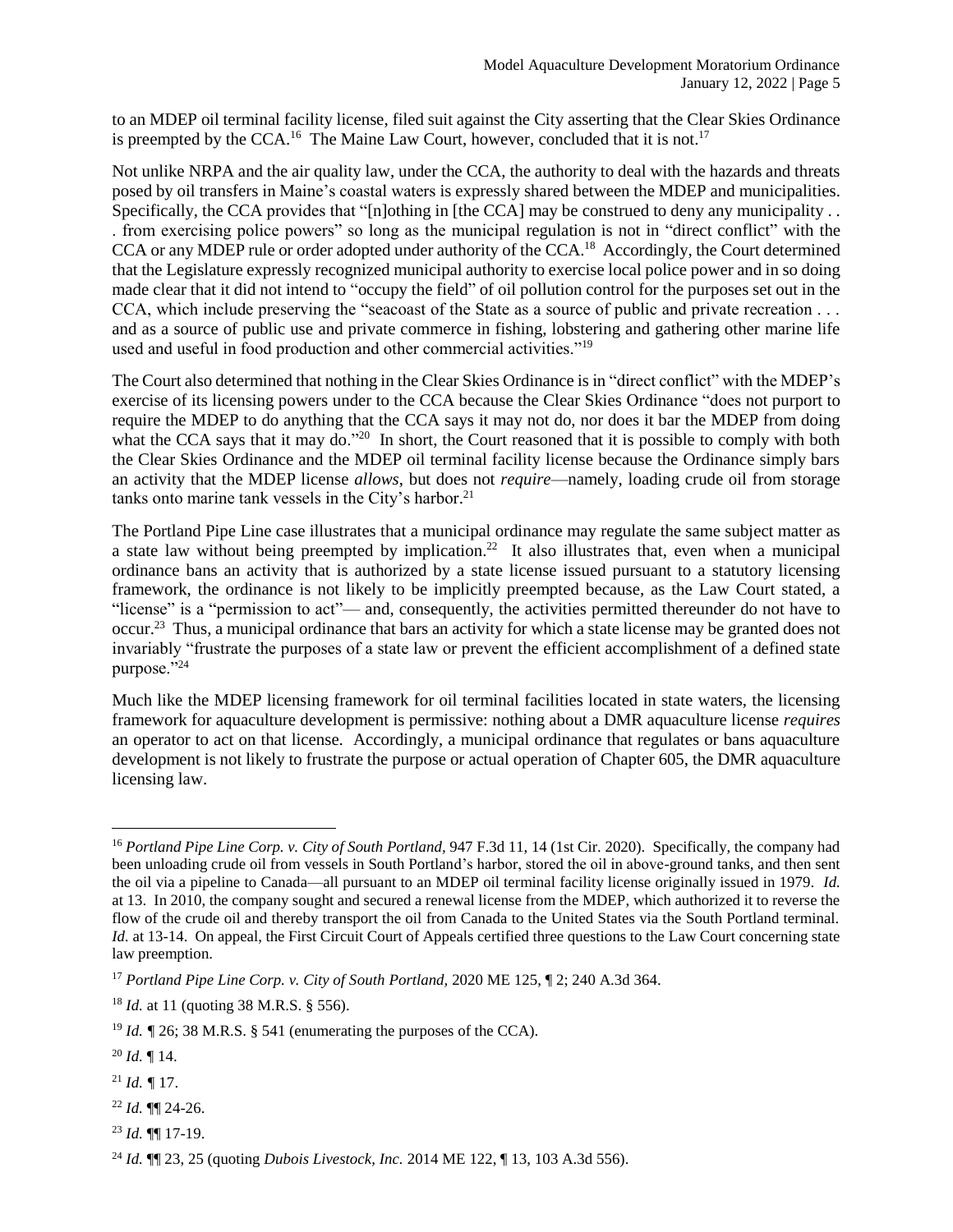#### **III. CONCLUSION**

In sum, the Legislature has enacted a comprehensive scheme for leasing state-owned submerged lands, but it appears to have left room within that scheme for municipalities to regulate aquaculture development located on or above those lands. For all of the reasons discussed above, in our view, Maine municipalities with coastal territory have the legal authority to adopt the enclosed Moratorium for the purpose of evaluating and, as appropriate, enacting permanent ordinances to regulate industrial-scale aquaculture development.

We trust this memorandum is responsive to your request. If you have any further questions, please do not hesitate to contact us.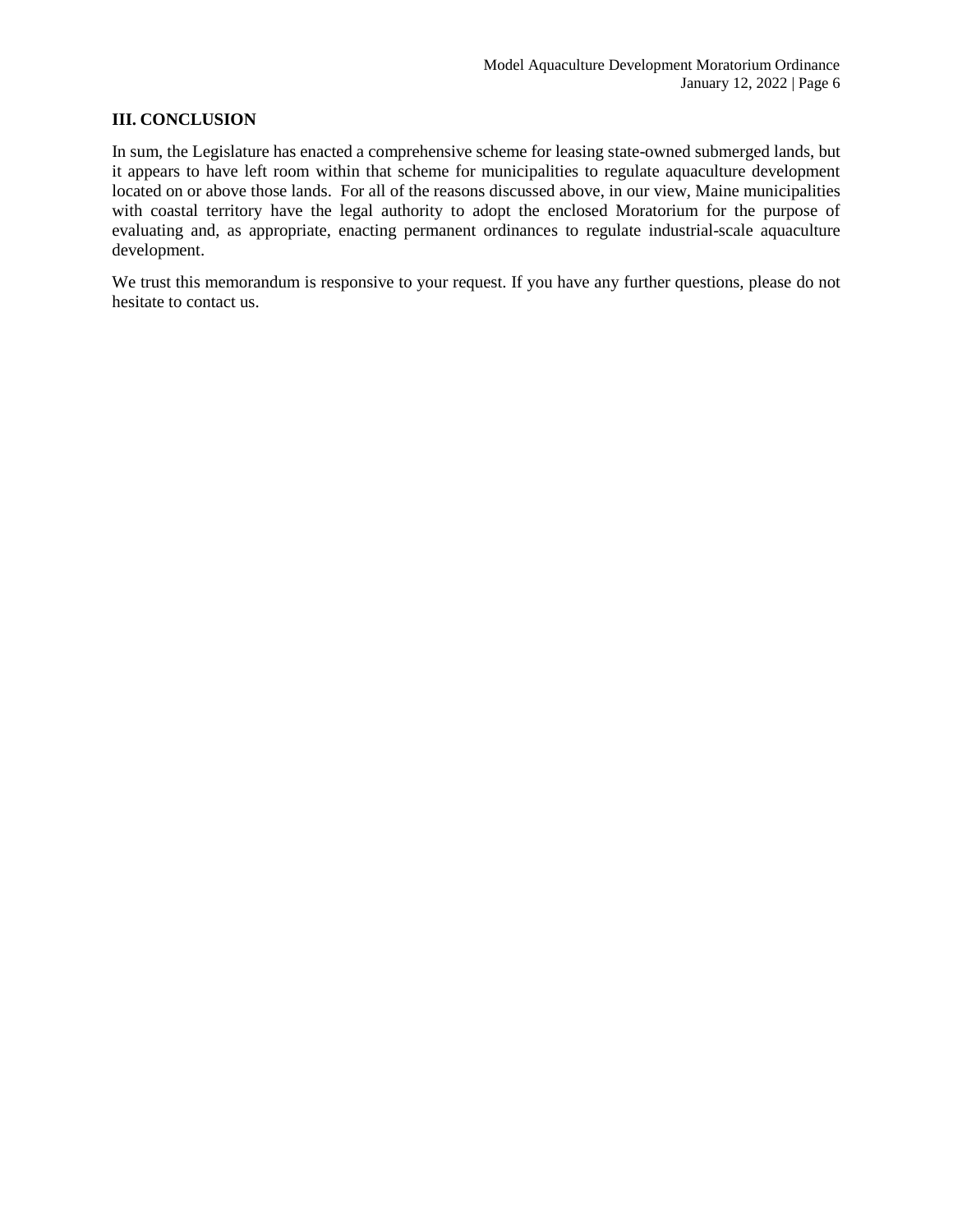#### **TOWN OF \_\_\_\_\_\_\_\_\_\_\_\_\_\_\_\_\_\_ MORATORIUM ORDINANCE REGARDING INDUSTRIAL-SCALE AQUACULTURE DEVELOPMENT**

#### **Section 1. Title; Authority.**

This ordinance, duly enacted by the legislative body of the Town of  $($ the "Town") and entitled the "Moratorium Ordinance Regarding Industrial-Scale Aquaculture Development," is referenced herein as the "Moratorium." This Moratorium is adopted pursuant to the Town's home rule authority under Article VIII, Part Second, of the Maine Constitution and 30-A M.R.S. § 3001; 30-A M.R.S. § 4356; and any other enabling statutes.

#### **Section 2. Necessity.**

The Town makes the following findings:

- A. Developers have expressed interest in and are pursuing the development of an Industrial-Scale Aquaculture Development project within Maine's coastal waters, which is on a scale larger than previously achieved in North America.
- B. The aquaculture leasing statutes and rules administered by the Maine Department of Marine Resources, which were established by the Maine Legislature in 1977 pursuant to Public Law P.L. 1977 c. 661, § 5, at a time when large-scale aquaculture operations were not contemplated, do not adequately address the risks to municipalities presented by the siting, construction, and operation of Industrial-Scale Aquaculture Development.
- C. The Town's comprehensive plan, ordinances, and regulations are inadequate to prevent serious public harm that could result from the siting, installation, and operation of Industrial-Scale Aquaculture Development within the Town.
- D. In particular, without appropriate local regulation, the siting, construction, and operation of Industrial-Scale Aquaculture Development within the Town could result in substantial adverse impacts on the Town, including, but not limited to:
	- (1) A shortage or overburdening of public facilities such as roads, waste management systems, and water access sites;
	- (2) Adverse environmental and scenic effects;
	- (3) The lack of regulatory or financial assurances that such development will be properly sited, constructed, operated, and decommissioned;
	- (4) Incompatibility with existing and permitted functionally water-based uses;
	- (5) Loss of public and private access to Maine's coastal waters, including to the intertidal zone; and
	- (6) The displacement of traditional public and commercial uses from Maine's coastal waters, including lobstering and other heritage fisheries, water-based recreation, and other public trust uses.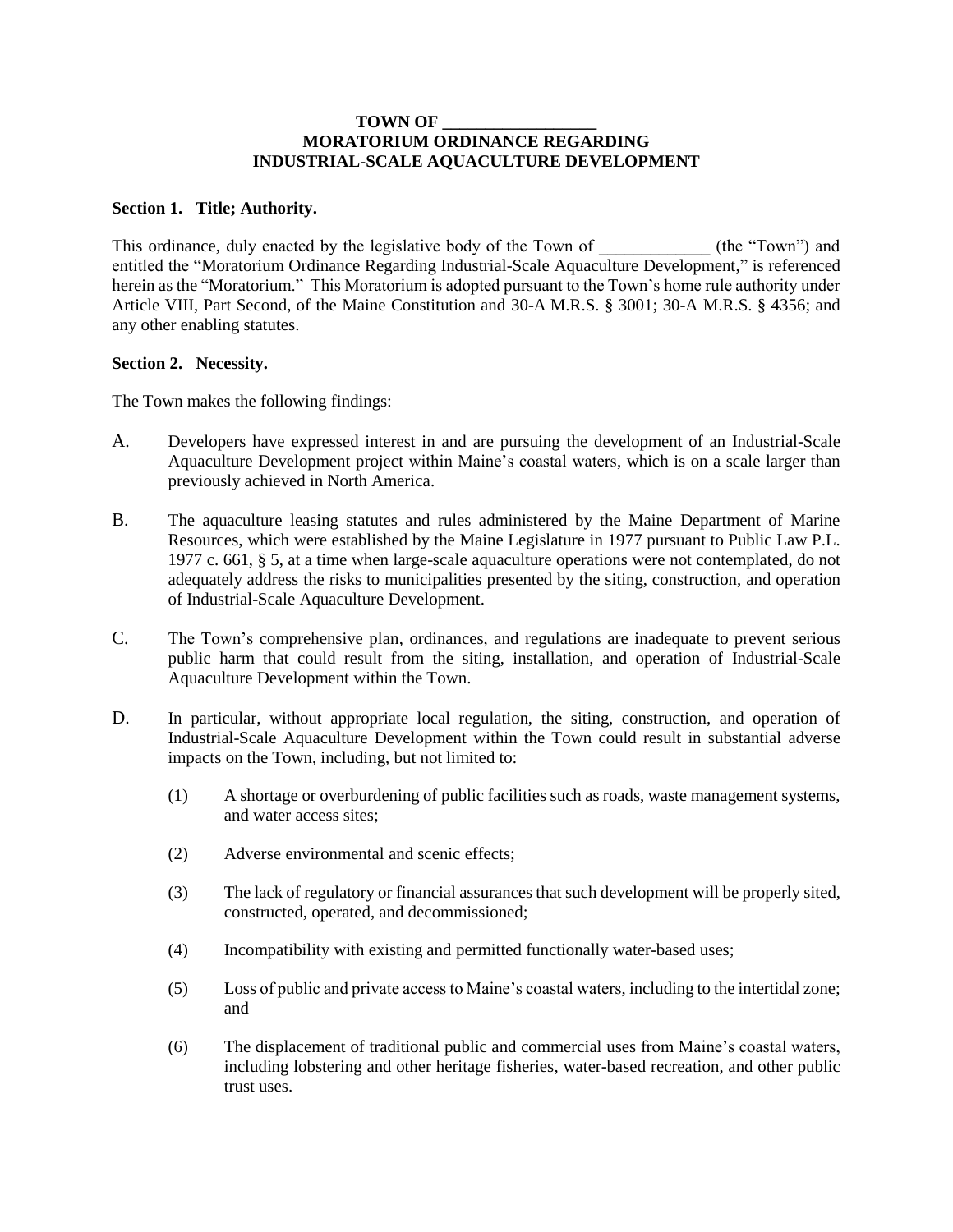- E. As a result, the siting, construction, and operation of Industrial-Scale Aquaculture Development within the Town has the potential to pose a serious threat to the health, safety, and welfare of the Town and its residents and visitors.
- F. The Town needs time to evaluate the need for and to prepare reasonable ordinances and regulations governing the siting, construction, operation, and decommissioning of Industrial-Scale Aquaculture Development within the Town and to secure voter approval for such ordinances and regulations.
- G. The Town, with assistance from its municipal reviewing authorities and other departments, intends to study its plans, ordinances, and regulations to determine the regulatory implications of siting, constructing, operating, and decommissioning Industrial-Scale Aquaculture Development within the Town, and to consider what additional or different ordinance provisions and regulations, if any, might be appropriate for such development.
- H. It is anticipated that such a study, review, and preparation of plans, ordinances, and regulations will take not more than 180 days from the Date of Applicability of this Moratorium.
- I. In the judgment of the legislative body of the Town, the foregoing findings constitute an emergency within the meaning of 30-A M.R.S. § 4356 requiring immediate legislative action.

#### **Section 3. Moratorium.**

The Town does hereby declare a moratorium on (a) the siting, installation, construction, operation and expansion of Industrial-Scale Aquaculture Development; (b) the acceptance or processing of any application, proposal, or request pending on or after the Date of Applicability for Industrial-Scale Aquaculture Development; and (c) the issuance of any development permit or other form of regulatory approval or any other action or decision by a board, officer, official, employee, agent, or department of the Town related to Industrial-Scale Aquaculture Development; provided, however, that this moratorium shall not apply to Industrial-Scale Aquaculture Development in existence as of the Date of Applicability unless or until such Development requires a new or renewed lease pursuant to 12 M.R.S. § 6072.

#### **Section 4. Definition.**

For purposes of this Moratorium, "Industrial-Scale Aquaculture Development" means the construction or operation of a commercial facility on, in, or over Maine's coastal waters (including submerged lands and intertidal lands) for the culture of finfish in nets, pens, or other enclosures or for the suspended culture of any other marine organism, that (i) is located in whole or in part on, in, or over the territorial coastal waters of the Town and (ii) exclusively occupies an aggregate surface area of coastal waters greater than five (5) acres. "Industrial-Scale Aquaculture Development" includes any onshore development and water access ways associated therewith or related thereto.

#### **Section 5. Effective Date.**

This Moratorium shall become effective immediately upon its adoption by the legislative body of the Town (the "Effective Date") and shall remain in full force and effect for a period of up to but no longer than 180 days from the Date of Applicability, unless extended, repealed, or modified pursuant to applicable law or until a new ordinance regulating Industrial-Scale Aquaculture Development or amendments to one or more existing Town ordinances or regulations addressing such development are adopted by the Town, whichever shall first occur.